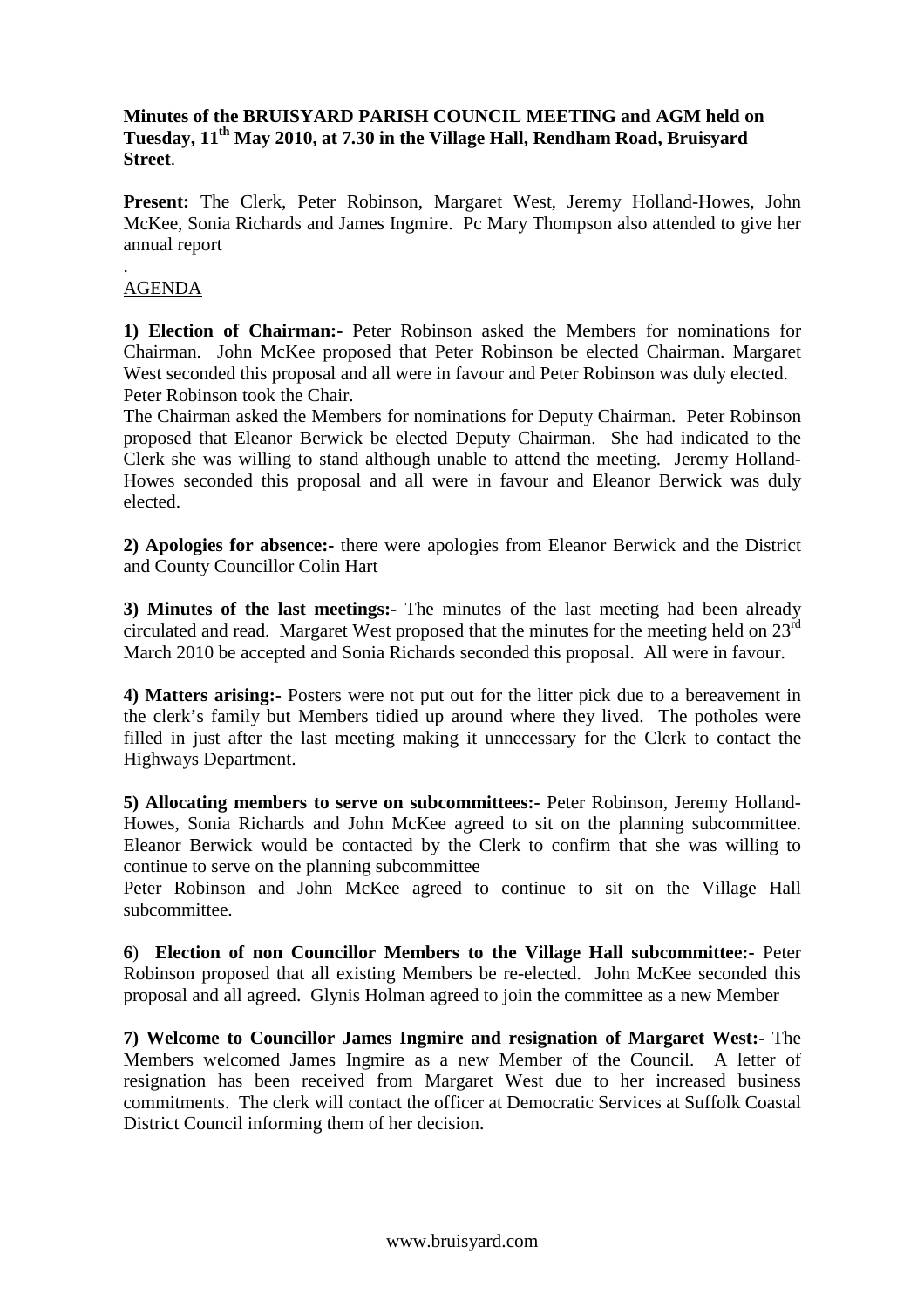**8) Report from the Village Hall Committee and use of Hall:-** Since the last Parish Council meeting on  $23<sup>rd</sup>$  March, the village hall committee have met twice;  $29<sup>th</sup>$  March and  $26<sup>th</sup>$  April.

**a) Construction update:** The work on connecting the fire alarm to the servery shutter has been completed. The Building Inspector from SCDC Building Control Group visited the hall on 4 May and identified the following matters which required attention to comply with Building Regulations:

 - the loft hatch should achieve 30 minutes fire protection with intumescent strips and smoke seals.

 - the sockets, switches and disabled handrails should contrast with the walls by a minimum of 30 points (ie. need to have coloured surrounds or be coloured for users with poor vision).

 - the fire doors require adjustment so a positive connection between the door and the smoke seals is achieved.

 - an installation and commissioning certificate for the unvented hot water system needs to be provided.

Robert Smith has actioned the above requirements and will arrange a second visit by the Building Inspector as soon as the work is completed.

The Energy Performance Certificate has been received from the energy assessor (Mr Edward Selim). Based on the most recent computer calculation for the building the assessor has given a 'B' rating. This is slightly disappointing as the hall was designed and built for an 'A' rating. One reason for this change is that the most recent assessment software assumes that heat-pump installations also deploy air conditioning in the building and hence additional energy consumption. The fact that the hall does not have airconditioning cannot be factored into the computer generated calculation! The village hall secretary has spoken to the Assessor about this classification and has come to the view that there is little merit in taking this further. To get an 'A' rating under the present measurement regime would involve the considerable expense of triple glazed windows and movement sensor light switches. The Assessor mentioned that the hall is one of the most energy efficient buildings he has assessed and that under the previous assessment software the building would have been given an 'A' rating.

**b) Update on funding:** The delay in receiving the Building Certificate and the Architect's Certificate of Practical Completion has meant that the final submission to the Big Lottery Fund to release the remaining grant (£9963) has had to be delayed. This is now causing some concern and considerable irritation from the Big Lottery grant officer. The village hall secretary is keeping the grant officer fully informed on progress.

The Adnams Charity has awarded a grant of £1253 to cover the cost of installing the fencing and five bar gate in the car park. The work will be done by County Care Anglia Ltd in June. The funding of curtains, blinds and projector screen was not covered and further funding will be sought from other bodies.

The Royal Antediluvian Order of Buffalos, Kenneth Walker lodge, has awarded a grant of £100 which has been used to buy a combination microwave oven/grill and electric kettle. The Alde Community Council has agreed to award a grant of £250. This will be used to install 5 photovoltaic powered high power LED floodlights in the car park.

**c) Other matters:** Bruisyard Young People have been awarded a grant of £900 from The Suffolk Foundation to buy play equipment.

The sausage and mash evening organised by Bruisyard Young People on 10<sup>th</sup> April was a great success and raised about £350.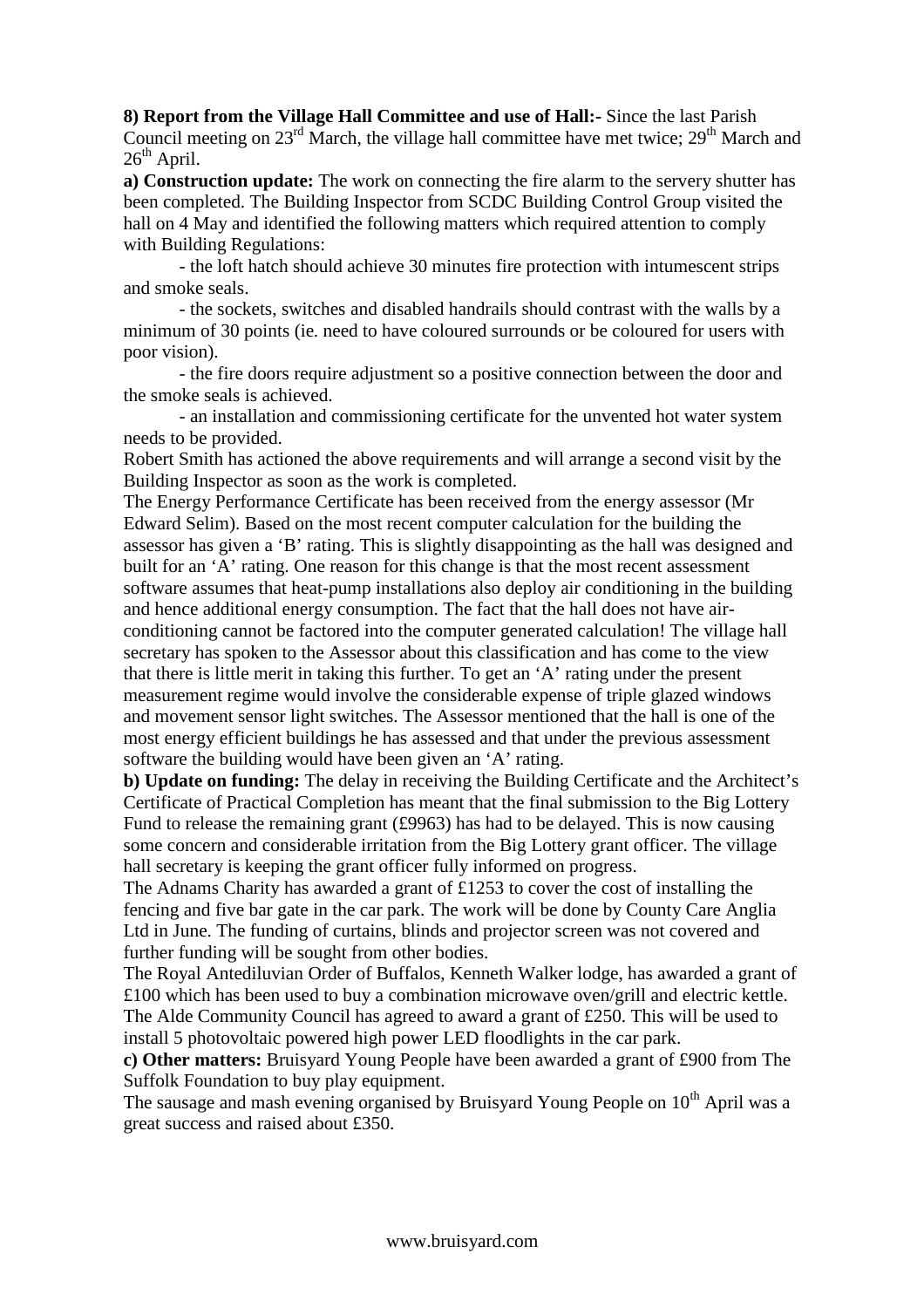**9) Park:-** The Hedge cutting has been completed except for a few inaccessible parts at the top which will be trimmed by Tim Kindred when he clears gateways in June. The grass has been cut 3 times so far this year.

It is the intention of the team leaders of Bruisyard Young People to ascertain from children in the village as to what play equipment they would like installing in the Park now the Village Hall is near completion. The Clerk reported that there was £2,836.37 available to the parish under the Outdoor Play Space Scheme. There is a further £5226.96 available under the scheme for the Sweffling Group which includes Bruisyard. The Clerk will make inquires as to the method of releasing the funds and ask for advice on raising the extra money required to make the play area.

**10) Financial Matters**:- John McKee proposed that items a) to g), be accepted as proper payments and financial transactions. Jeremy Holland-Howes seconded this proposal and all agreed.

**a)** Essex and Suffolk Water

Paid £30.28 from the Barclays Village Hall account on 26<sup>th</sup> April.

**b)** SALC subscriptions

To pay SALC £108 from the Barclays Parish Council account to cover the annual subscriptions

**c)** Bennetts for kettle and microwave

To pay £93.07 to Bennetts from the Barclays Village Hall account for the above items on receipt of the invoice. To date this has not been received.

**d)** Payment of Simmons Builders Ltd

Paid £500 from the Barclays Village Hall to cover the cost of fixing the sound panels and brick skirting, invoice No 164

**e)** Reimbursement for ink cartridges

To reimburse the Clerk, Anne Smith £25.73 from Barclays Parish Council account for the purchased of 3 black ink cartridges from Makro on 29<sup>th</sup> April.

**f)** John Marten for hedge cutting and grass cutting

Paid £60 for cutting the grass twice in April and £100 for cutting the hedge round the park Cheque written for £160 from the Barclays Parish Council account on  $29<sup>th</sup>$  April.

**g)** Payment of Suffolk Acre membership fee

Paid Suffolk Acre £25 from the Barclays Parish Council account on 30th April

Cheques were duly written to cover the payments to SALC and Anne Smith – The Clerk

**h)** Change of signatories on bank accounts. Margaret West will have her name removed from all the Parish Council accounts. A change of account signatory form for the Santander accounts was sign by Members who are signatories on these accounts and the Clerk will fax the forms through to Santander. The Clerk will contact Barclays to change the Village Hall and the Parish Council mandate. Peter Robinson proposed that John McKee be added as a signatory to the Parish Council account and Sonia Richards be added as a signatory to the Village Hall account. Jeremy Holland-Howes seconded this proposal and all agreed.

**i)** Repayment of loan from Village Hall and grant to Village Hall. The Parish Council have not received the final payment from the Big Lottery Fund as yet, it was agreed to repay the loan of £150 on receipt of the final payment.

Peter Robinson proposed the Parish Council grant the Village Hall £60 to cover the costs of the Parish Council using the Hall for its meetings. John McKee seconded this proposal and all agreed. This will be deducted from the grant repayment.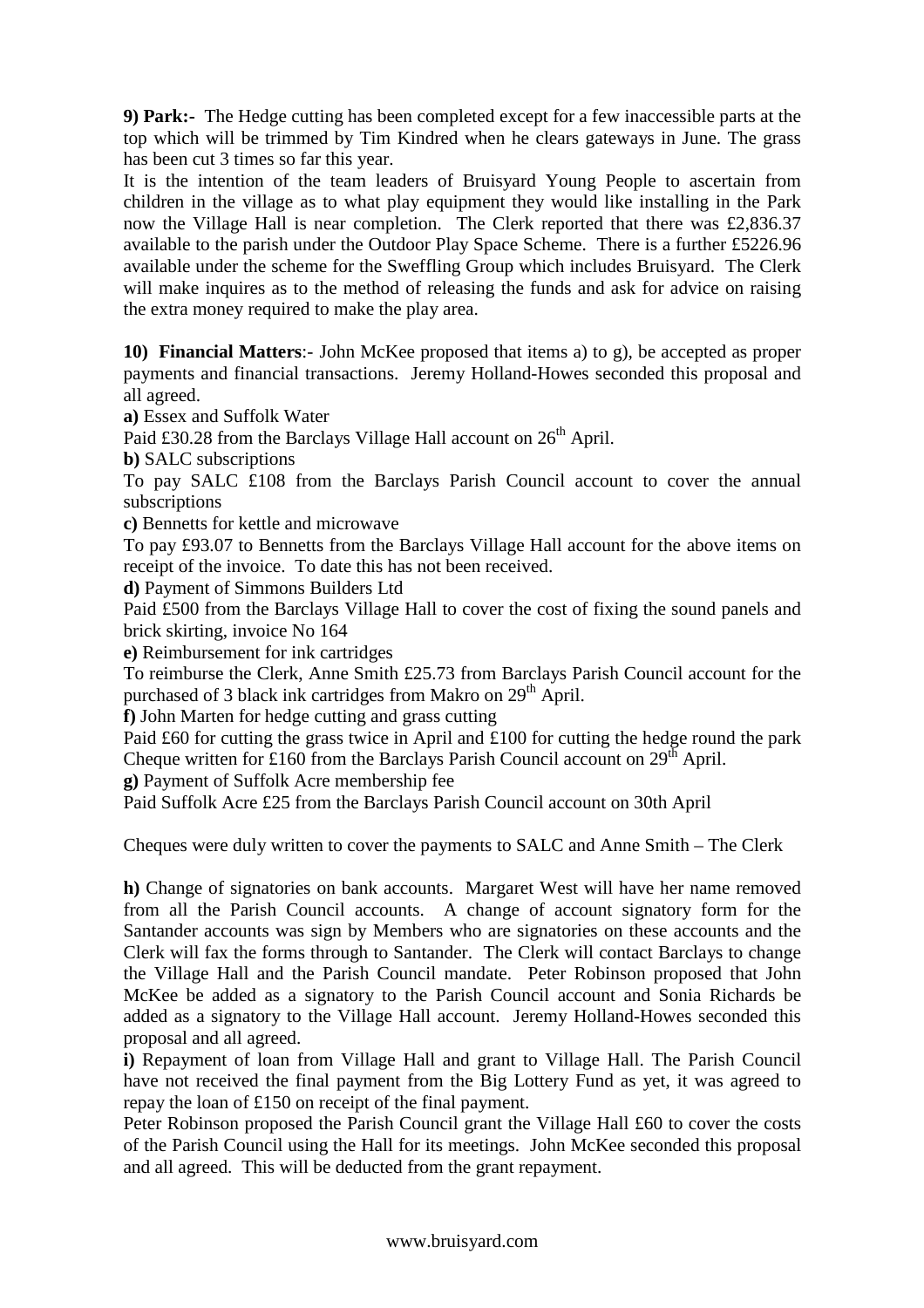**j)** Approval of accounts and annual governance statement. The Clerk had circulated the accounts for 2009/2010

Peter Robinson proposed that the accounts be approved and Sonia Richards seconded the proposal and all agreed. The Clerk and Chairman signed and dated the accounts for the Parish Council and the Village Hall together with the bank reconciliation and supporting statement.

The Chairman read the annual governance statement out to the Members and they agreed with all the statements. The Clerk and the Chairman signed the annual return for the year 2009/2010

**11) School Catchment Area:-** Jeremy Holland-Howes has not as yet received a reply to his letter. He will contact the Department of Education if he does not hear from them soon.

**12) Functions in Hall for May and June:-** a) Plant Sale and Coffee Morning  $29<sup>th</sup>$  May from 10 – noon. Coffee and tea with biscuits or cake to be served as the previous event. A raffle will be held and the Bruisyard Social Amenities Committee will be present to sell their grand raffle tickets.

**b)** Midsummer Wine Tasting:- On  $26<sup>th</sup>$  June, better red wines suitable for summer drinking will be featured and Ian and Eleanor Berwick will source and buy the wines. Anne Smith to make pate again to go with the cheese and bread with strawberries and cream to be featured as the dessert – to be sourced from Ellises the wholesalers. The clerk will print tickets ready for the Coffee Morning, the price of a ticket will be £12.50.

**13) Road closures:-** The closure of Low Road Bruisyard between  $24<sup>th</sup>$  May and  $11<sup>th</sup>$  June has been publicised in the Newsletter. Further road closures are planned for roads in Cransford which will affect the journeys to and from Bruisyard. The Clerk will post maps of the planned diversions and dates of closure on the notice boards.

**14) Dates of Parish Council Meetings:-** it will be more convenient for some of the Members to hold meetings on Monday evenings instead of Tuesdays. For the coming year meetings will be held on the following Mondays at 7:30  $12^{th}$  July,  $13^{th}$  Sept,  $15^{th}$ November,  $24<sup>th</sup>$  January 2011,  $14<sup>th</sup>$  March and the AGM on  $16<sup>th</sup>$  May. The date of the Parish Meeting to be decided nearer the time

### **15) Miscellaneous items:-**

A Saxmundham group is making a bid to take over the Middle School site to make it into a community centre when it closes as a school in 2012. John McKee agreed to attend the focus group one of the meeting arranged for  $14<sup>th</sup>$  and  $15<sup>th</sup>$  May.

Sara Orr has collected for the British Legion for well over 20 years. John McKee understood that they award a Certificate or badge to collectors with 10 or more years service. It is not known if Sara Orr has received this recognition for her services to the British Legion. The clerk will get in contact with the organisation and ask if she can receive an award after the Parish Meeting when there will be a presentation by the Legion. Peter Robinson will contact her and ask her to attend the meeting.

There being no further business the Chairman closed the meeting at 9:20 pm.

PCSO Mary Thompson sent a report for the meeting:-